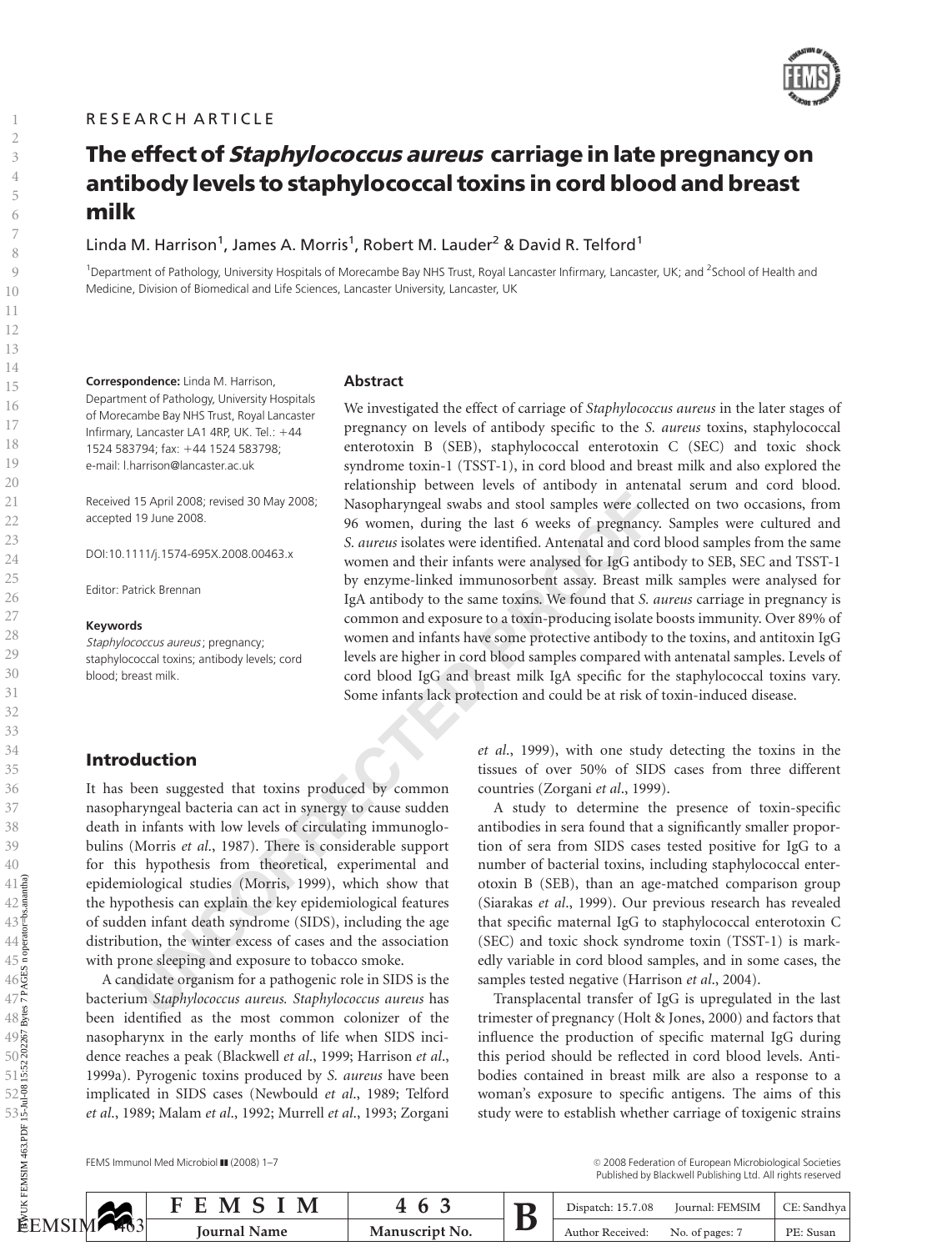of S. aureus in the later stages of pregnancy influenced the levels of antibody specific to the S. aureus toxins (SEB, SEC and TSST-1) in cord blood and breast milk and to explore the relationship between the levels of antibody in antenatal blood and cord blood.

## Materials and methods

#### Population studied

Pregnant women were recruited to the study at antenatal classes. The study had ethical approval from the Preston, Chorley and South Ribble Local Research Ethics Committee and informed consent was obtained from the women.

#### Sample collection and preparation

Cord blood samples were collected by the midwives. The samples were separated and the serum was stored at  $-70$  °C. Blood samples taken during the second trimester, as part of the normal antenatal procedure, were processed and stored in the same manner as the cord blood samples. Women were visited at home on two occasions during the last 6 weeks of pregnancy. Before each visit, participants collected a stool sample in a sterile container and stored it in a refrigerator. A nasopharyngeal swab was taken at each visit.

## Isolation and identification of S. aureus

Staphylococcus aureus was isolated and identified from nasopharyngeal swabs using standard clinical laboratory methods. Stool samples were diluted serially in 10-fold steps in peptone water and cultured aerobically on Staphylococcus medium no 110 (Oxoid) at 37 °C for 2 days. Colonies of different morphology were enumerated and subcultured on blood agar. Standard methods were used to identify S. aureus isolates. All S. aureus isolates were stored at  $-70^{\circ}$ C for further tests.

#### Detection of IgG to staphylococcal pyrogenic toxins in antenatal and cord blood

Serum samples were examined for IgG antibody to SEB, SEC and TSST-1 by an enzyme-linked immunosorbent assay (ELISA). A modification of the protocol of Al Madani et al . (1999) was used. Test and control wells were coated with  $100 \mu L$  of SEB, SEC or TSST-1 at  $1 \mu g m L^{-1}$  in carbonate buffer (Sigma). Standard wells were coated with 100 µL of serial dilutions of human IgG (Sigma); concentrations ranged from 5 to  $10000 \text{ ng } \text{mL}^{-1}$ . Plates were incubated overnight at 4 °C. The wells were then emptied and washed four times with washing buffer [0.05% (v/v) Tween-20 in phosphate-buffered saline (PBST)]. The plates were blocked for 1 h at 37 °C with a buffer containing 5% (w/v) skimmedmilk powder in PBST. Plates were washed four times. Serum FEMSIM 463<br>
FEMSIM 463<br>
FEMSIM 463<br>
FEMSIM 463<br>
FEMSIM 463<br>
FEMSIM 463<br>
FEMSIM 463<br>
FEMSIM 463

samples were diluted in buffer [2.5% (w/v) skimmed-milk powder in PBST] and 100 µL was loaded into each test well. The same buffer  $(100 \,\mu\text{L})$  was added to standard and control wells. Plates were then incubated for 1 h at 37 $\degree$ C. After four washes, 100 µL of anti-human IgG, conjugated to horseradish peroxidase (HRP) (Sigma) diluted in buffer [2.5% (w/v) skimmed-milk powder in PBST], was added to the test and standard wells. HRP-labelled sheep anti-SEB (100µL), HRP-labelled sheep anti-SEC (100µL) or HRP-labelled sheep anti-TSST-1, diluted 1 in 300 in buffer  $[2.5\% (w/v)]$ skimmed-milk powder in PBST], was added to the appropriate control wells. The plates were incubated for 1 h at 37 °C. After three washes,  $100 \mu$ L of the substrate 3,3',5,5'tetramethylbenzidine (TMB) (Sigma) was added to each well. The substrate contained 1 mg TMB in 10 mL of 0.05 M phosphate–citrate buffer (pH 5.0) and was activated immediately before use by adding  $2 \mu L$  of 30% (v/v)  $H_2O_2$ . The reaction was stopped after 15 min by the addition of 100 m L  $2 M H_2SO_4$  and the absorbance was read at 450 nm with a plate reader (Organon Teknika).

## Detection of IgA to staphylococcal pyrogenic toxins in breast milk

stored in the same manner as the cord blood samples.<br>
Internative visited at home on two occasions during the<br>
forevests of pregnancy. Before each visit, participants<br>
for the production of the production of the productio A modification of the protocol of Gordon et al. (1999) was used. Test and control wells of microtitre plates were coated with  $100 \mu L$  of SEB, SEC or TSST-1 at  $1 \mu g m L^{-1}$  in carbonate buffer. Standard wells were coated with 100 µL of serial dilutions of a standard human IgA derived from colostrum (Sigma); concentrations ranged from 5 to 10 000 ng mL<sup>-1</sup>. Plates were incubated overnight at  $4^{\circ}$ C and then washed four times. The plates were blocked for 1h at 37 °C. After three washes, 100 µL samples of breast milk diluted in blocking buffer were loaded into the appropriate test wells. Blocking buffer  $(100 \,\mu L)$  was added to standard and control wells. Plates were incubated for 1 h at 37 °C. After four washes, 100  $\mu$ L of HRP-labelled goat antihuman IgA (Calbiochem) diluted in blocking buffer was added to the test and standard wells and  $100 \,\mu$ L of HRPlabelled sheep anti-SEB, HRP-labelled sheep anti-SEC or HRP-labelled sheep anti-TSST-1, diluted 1 in 300 in blocking buffer, was added to the appropriate control wells. The plates were incubated at 37 °C for 1 h. The experiment then continued as described previously. Published by the main of the same of regards the same second of the same of the same of the same of the same of the same of the same of the same of the same of the same of the same of the same of the same of the same of t

## Detection of toxin production by S. aureus isolates

Staphylococcus aureus isolates were cultured using the cellophane over agar technique (Newbould et al., 1989) and the resulting supernatant samples were analysed by ELISA. Test and control wells were coated with 100 µL of anti-SEB, anti-SEC or anti-TSST-1 (Toxin Technology), diluted 1 : 1000 in carbonate buffer (Sigma). Plates were incubated overnight

C 2008 Federation of European Microbiological Societies Federation Society FEMS Immunol Med Microbiol III (2008) 1–7<br>Published by Blackwell Publishing Ltd. All rights reserved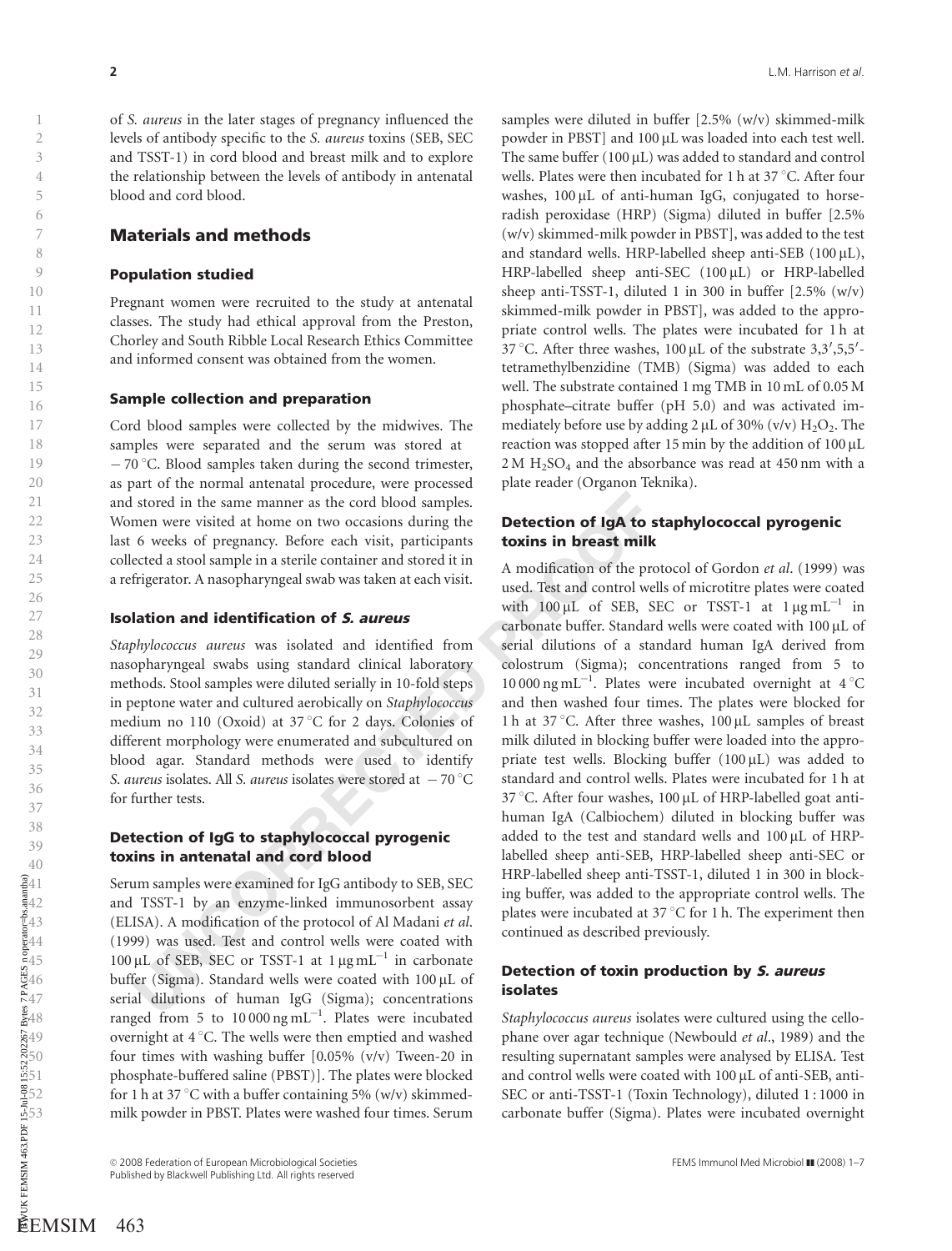at 4 1C and then emptied and washed four times with washing buffer. The plates were blocked with blocking buffer containing 2.5% (v/v) fish gelatin in PBST. Plates were washed four times. Supernatant samples and controls were  $Q2$  diluted in PBS and 100  $\mu$ L was loaded into each test well. Controls included purified SEB, purified SEC, purified TSST-1 (Toxin Technology, Sarasota, FL) and supernatant prepared from S. aureus isolates previously tested for the production of SEB, SEC and TSST-1 (Colindale Public Health Laboratory). Plates were then incubated for 1 h at 37 °C. After four washes, 100 µL of the corresponding biotinylated antitoxin (Toxin Technology) diluted 1 in 2000 in blocking buffer was added to the test and control wells. The plates were incubated for 1 h at 37  $\mathrm{^{\circ}C}.$  After four washes, 100 μL of extravidin peroxidase (Sigma) diluted 1:2000 was added to each well and plates were incubated for 30 min at 37 °C. The experiment then continued as described previously.

#### Statistical analyses

**ICORET ANDERE SERVITE TO THE SERVITE SURFALMOND CONSIST AND WE WE ARENT ASSIST TO A TONG TRIST-1, TRANSPORTATION IN THE SERVITED AND THE SERVITED AND THE SERVITED AND THE SERVITED AND THE SERVITED SURFACT WAS USED AND THE** Results were analysed using spss software (version 13.0). Nonparametric tests were used for data that were not normally distributed. These data were not normalized by log transformation because many nil values were detected. Spearman's correlation coefficient was used to assess the association between levels of antibody in antenatal and cord blood samples. Antitoxin levels were compared between antenatal and cord blood samples using the the Wilcoxon matched samples test.  $\chi^2$  Test, Mann–Whitney U-test and Kruskal–Wallis test were used to assess antitoxin levels in relation to other variables. Comparison of data is presented in Figs 1, 3 and 4 as box and whisker plots. The box represents the 25th–75th percentiles, and the median is represented by the line within the box. The whiskers



Fig. 1. Levels of anti-SEC IgG in the cord blood of male and female infants.

FEMS Immunol Med Microbiol  $II$  (2008) 1-7

represent the 5th–95th percentiles and the circles and stars depict outliers for each group.

#### Results

#### Population characteristics

Ninety-six pregnant women were enrolled into the study. The mean gestation period was 281 days (range 257–296,  $SD \pm 9.5$ ). The average maternal age at birth was 31 years (range 18–42,  $SD \pm 4.4$ ). There was no significant association between length of gestation and maternal age.

## Detection of IgG to staphylococcal pyrogenic toxins in blood samples

Ninety-two antenatal blood samples were available to test for the presence of IgG to SEB, SEC and TSST-1. The median level of antibody to SEB was 3799 ng mL $^{-1}$  (mean: 6204 ng mL<sup>-1</sup>; range: 0-35 588 ng mL<sup>-1</sup>; SD  $\pm$  6846). Antibody levels to SEC ranged from 0 to  $21\,499\,\mathrm{ng}\,\mathrm{mL}^{-1}$ (median: 5045 ng mL<sup>-1</sup>; mean: 6248 ng mL<sup>-1</sup>; SD  $\pm$  5858) and those for TSST-1 ranged from 0 to  $16412$  ng mL<sup>-1</sup> (median:  $943 \text{ ng } \text{mL}^{-1}$ ; mean:  $1674 \text{ ng } \text{mL}^{-1}$ ;  $SD \pm 2333$ ). Eight women (8.7%) had no detectable IgG to SEB, six (6.5%) had no detectable IgG to SEC and 10 (10.9%) had no detectable IgG to TSST-1.

Ninety-six cord blood samples were collected and tested for the presence of IgG to SEB, SEC and TSST-1. The median level of antibody to SEB was  $4608$  ng mL<sup>-1</sup> (mean: 8987 ng mL<sup>-1</sup>; range: 0-46 605 ng mL<sup>-1</sup>; SD  $\pm$  11 190). Antibody levels to SEC ranged from 0 to  $53 886$  ng  $\text{mL}^{-1}$ (median:  $4001 \text{ ng } \text{mL}^{-1}$ ; mean:  $8970 \text{ ng } \text{mL}^{-1}$ ;  $SD \pm 10861$ ) and those for TSST-1 ranged from 0 to  $14154$  ng mL<sup>-1</sup> (median: 1170 ng mL<sup>-1</sup>; mean: 2512 ng mL<sup>-1</sup>; SD  $\pm$  3084). Seven samples (7.3%) had no detectable IgG to SEB, three (3.1%) had no detectable IgG to SEC and seven (7.3%) had no detectable IgG to TSST-1. There was no significant association between maternal age and antibody levels or between length of gestation and antibody levels. However, 84% of pregnant women over the age of 30, but only 68% of pregnant women under the age of 30 had antibody to all three toxins (difference not significant).

Male infants ( $n = 51$ ) had significantly lower levels of cord blood IgG to SEC than female infants  $(n=45)$  ( $P=0.05$ , Mann–Whitney U-test, Fig. 1). For anti-SEC IgG, the mean level in males was  $7440 \text{ ng } \text{mL}^{-1}$  and in females the mean level was  $10\,705\,\text{ng}\,\text{mL}^{-1}$ . No significant differences were found between male and female infants for cord blood IgG levels to SEB or TSST-1.

Antenatal anti-SEB IgG correlated positively with cord blood anti-SEB IgG ( $\rho = 0.815$ ,  $P < 0.01$ ). Antenatal anti-SEC IgG correlated positively with cord blood anti-SEC IgG  $(p = 0.856, P < 0.01, Fig. 2)$ . Antenatal anti-TSST-1 IgG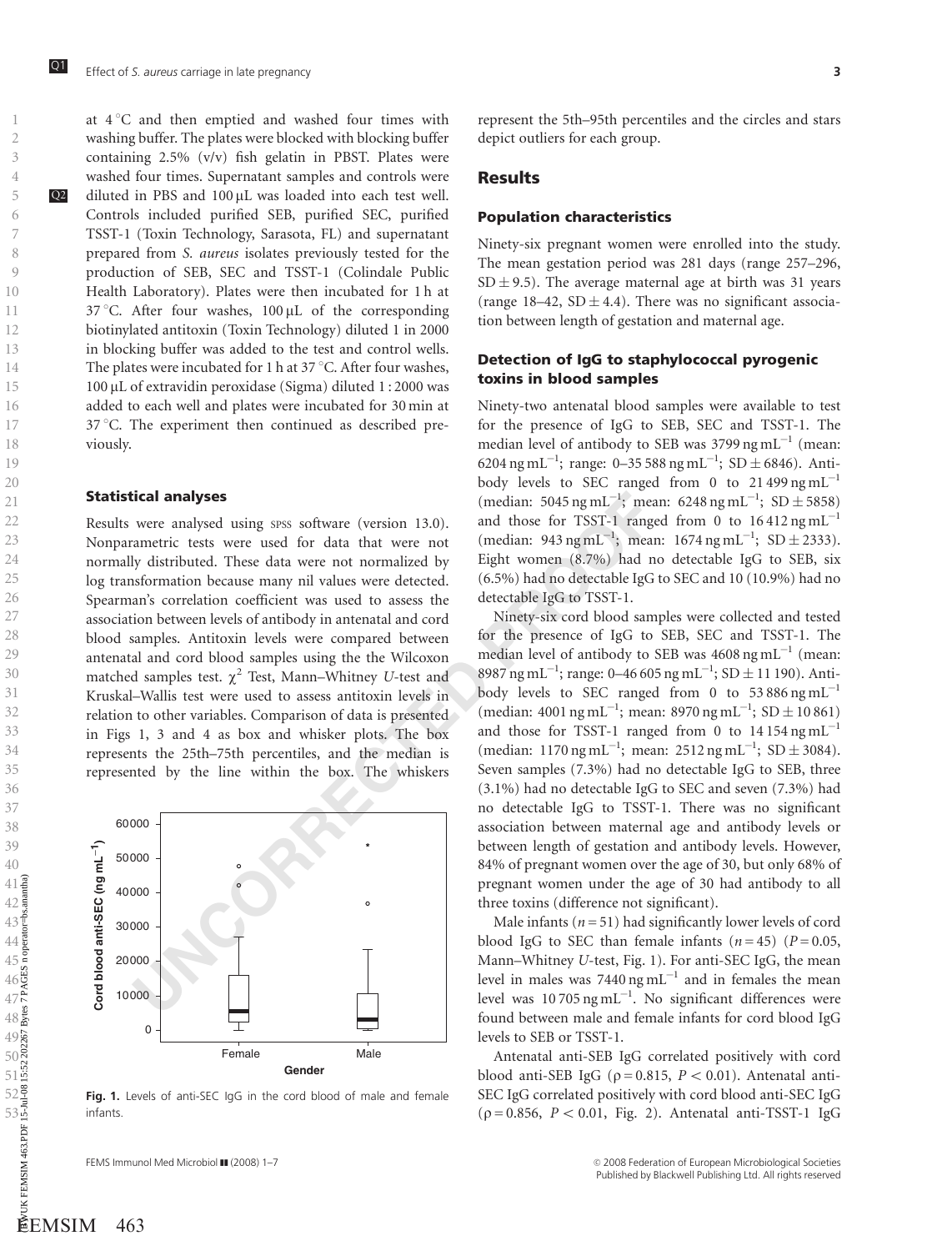0 10 000 20 000 30 000 40 000 50 000 60 000 **Cord blood anti-SEC (ng mL–1 )** 25000 20000 15000 10000 50000 **Antenatal anti-SEC (ng mL**−**1)**

Fig. 2. Correlation between levels of IgG to SEC in antenatal and cord blood.

correlated positively with cord blood anti-TSST-1 IgG  $(p = 0.721, P < 0.01)$ . Paired sample tests showed that specific IgG levels to each of the toxins were significantly greater in the cord blood samples than in the antenatal blood samples  $(P < 0.01)$ .

## Detection of IgA to staphylococcal pyrogenic toxins in breast milk

Einc IgC levels to each of the toxins were significantly<br>
USEN-1 but was not states that<br>
there in the cord blood samples than in the antenatal<br>
of samples ( $P < 0.01$ ).<br> **UNCORRECTED**<br> **UNCORRECTED**<br> **UNCORRECTED**<br> **UNCOR** Breast milk samples were collected from 83 women in the first 7 days following the birth of their baby. The median level of antibody to SEB was  $201 \text{ ng } \text{mL}^{-1}$  (mean: 423 ng mL<sup>-1</sup>; range: 0–10 000 ng mL<sup>-1</sup>; SD  $\pm$  1135). Antibody levels to SEC ranged from 0 to 5370  $\mathrm{ng\,ml}^{-1}$  (median: 154 ng mL<sup>-1</sup>; mean: 402 ng mL<sup>-1</sup>; SD  $\pm$  787) and those for TSST-1 ranged from 0 to 3050 ng mL $^{-1}$  (median: 0 ng mL $^{-1}$ ; mean: 146 ng mL $^{-1}$ ; SD  $\pm$  472).

Breast milk anti-SEB IgA showed a significant positive correlation with cord blood anti-SEB IgG  $(\rho = 0.233,$  $P < 0.05$ ). Breast milk anti-SEC-1 IgA correlated positively with cord blood anti-SEC-1 IgG ( $\rho = 0.321$ ,  $P < 0.01$ ). Breast milk anti-TSST-1 IgA showed no significant association with cord blood anti-TSST-1 IgG.

#### Carriage of S. aureus in pregnant women

Of the 96 women, 29 (30.2%) were colonized with S. aureus . Sixty-seven women (69.8%) had negative nasopharyngeal and stool cultures, four (4.2%) had positive nasopharyngeal and stool cultures, 16 (16.7%) were nasopharyngeal carriers only and nine (9.4%) were stool carriers only. Of the women with positive nasopharyngeal cultures, 50% were colonized with S. aureus on both sampling occasions. Of the women with positive stool cultures, 23% were colonized with S. aureus on both sampling occasions. The mean S. aureus

count per gram of faeces was  $1.99 \times 10^4$ , (range:  $1.2 \times 10^3 - 1.2 \times 10^5$ ; SD  $\pm 3.1 \times 10^4$ ).

Colonization with S. aureus was not significantly associated with IgG levels to the S. aureus toxins in antenatal or cord blood or with IgA levels to the S. aureus toxins in breast milk. There was no relationship between carriage of S. aureus and maternal age.

### Detection of toxin production by S. aureus isolates

Staphylococcus aureus isolates were tested for the production of SEB, SEC and TSST-1. Thirteen per cent of isolates produced SEB, 13% produced SEC and 24% produced TSST-1. Some isolates produced more than one toxin.

Women colonized with an isolate producing the toxin SEB were significantly more likely to have greater levels of anti-SEB IgG in cord blood compared with women not carrying an SEB-producing isolate ( $P < 0.05$ , Mann-Whitney U-test, Fig. 3). This trend was also found for SEC and TSST-1 but was not statistically significant.

Breast milk anti-SEC IgA levels were significantly greater if the mother was colonized with a S. aureus isolate producing SEC ( $P < 0.05$ ). Mothers colonized with a TSST-1producing isolate had greater levels of anti-TSST-1 IgA  $(P = 0.001,$  Fig. 4). This association was also seen for SEB/ anti-SEB IgA but was not statistically significant ( $P = 0.078$ ).

## **Discussion**

An assumption of the common bacterial toxins hypothesis is that healthy infants will mount an effective immunological response when first exposed to specific toxin antigens, or they will succumb to their effects if they lack sufficient passive neutralizing antibody (Morris et al., 1987). Passive



Fig. 3. Colonization with SEB-producing Staphylococcus aureus and its association with cord blood anti-SEB IgG levels.

 $\,1\,$ 

<sup>© 2008</sup> Federation of European Microbiological Societies Ferman Marketines FEMS Immunol Med Microbiol ∎ (2008) 1–7<br>Published by Blackwell Publishing Ltd. All rights reserved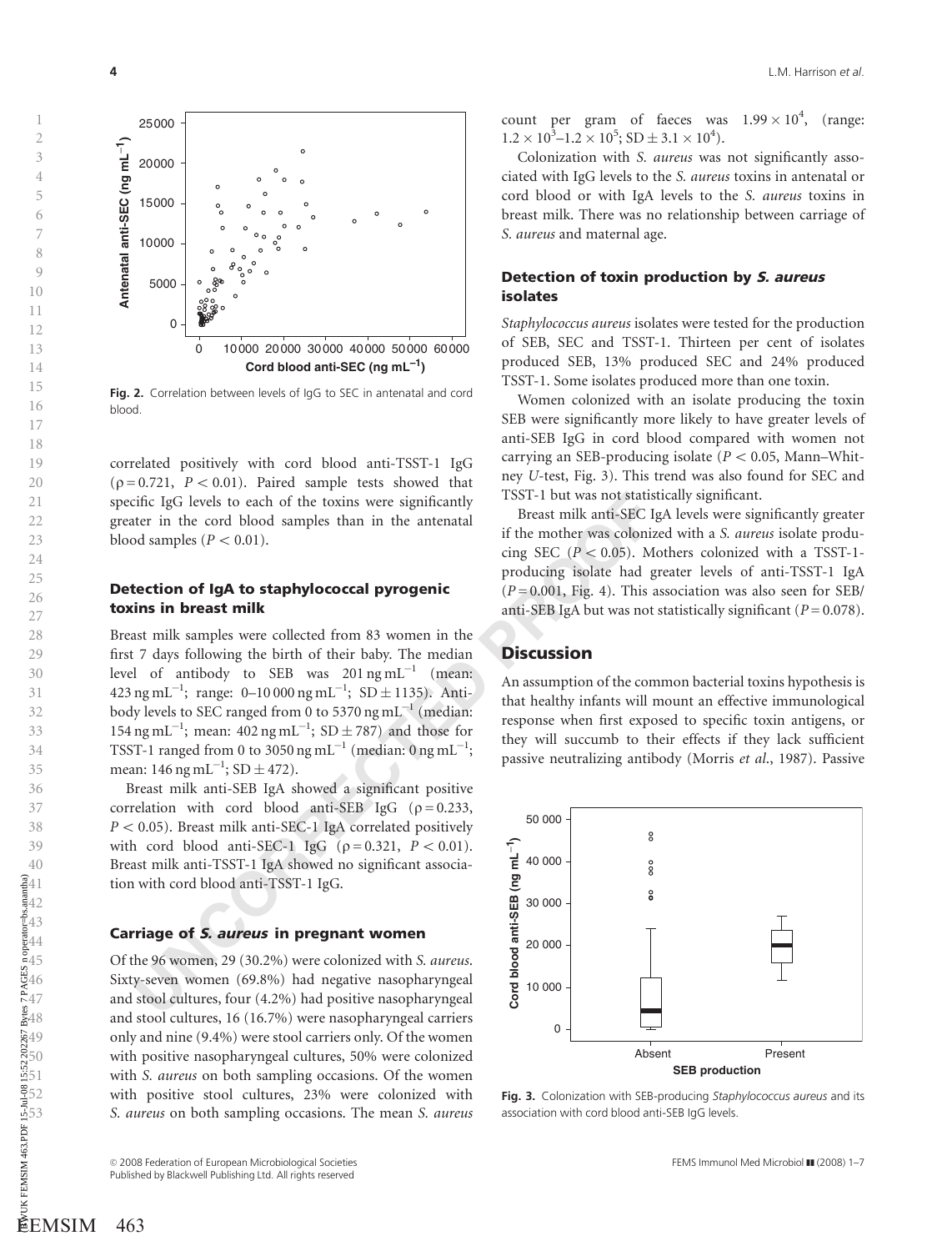





Fig. 4. Colonization with TSST-1-producing Staphylococcus aureus and its association with breast milk anti-TSST-1 IgA levels.

immunity is conferred on the infant by placental transfer of IgG from the mother. Thus, the mother's IgG profile will determine the infant's immunological status at birth.

m the mother. Thus, the mother's IgG profile will 2004), we reported that antile in that in the thiraths immunological status at birth. in cord blood samples show that in the infants in status, in cord blood samples that In this study, analysis of antenatal serum detected IgG to SEB, SEC and TSST-1 in 92%, 93.5% and 89.1% of samples, respectively. Analysis of the cord sera detected IgG to SEB, SEC and TSST in 92.7%, 96.9% and 92.7% of samples, respectively. These proportions are very similar to those found in healthy adults from Europe and the United States (Notermans et al., 1983; Vergeront et al., 1983; Loch et al., 1986; Parsonnet et al., 2005). There are a small proportion of infants who are born with no detectable passive immunity to one or more of the toxins and could be at risk of death if, on exposure to the toxins, they fail to mount an effective immune response. A study by Siarakas et al. (1999), comparing serum antibody levels to SEB between SIDS cases and an age-matched comparison group of infants, found that a significantly smaller proportion of the SIDS cases had specific IgG and IgM. This implies that the SIDS infants had low levels of specific maternal IgG, or that on exposure to the toxin, antibody had been consumed and the infant had no time to mount an effective immune response. Factors associated with an increased risk of SIDS are also associated with the induction of bacterial pyrogenic toxins (Harrison et al., 2004).

Cord blood samples from male infants born to women in this study had significantly lower levels of anti-SEC IgG compared with female infants (Fig. 1). Male infants are at an increased risk of SIDS (Leach et al., 1999). Afro-American women are reported to have significantly lower serum levels of IgG to TSST-1 (Parsonnet et al., 2005) compared with white American women and the SIDS rate for infants born to Afro-American women is twice that of white American women (Mathews & MacDorman, 2007). However,

Japanese women also have lower levels of IgG to TSST-1 (Takahashi et al., 2006) than European or white American women, but the SIDS rate in Japan is low (0.4/1000) (Fujita, 2002). Traditionally, Japanese infants have been placed to sleep in the supine position. At the end of 1998, only 20–30% of African American infants were placed to sleep supine. Sleeping supine greatly reduces the risk of SIDS (Leach et al., 1999). Infants sleeping supine are less likely to be exposed to the factors that induce production of pyrogenic toxins in the upper respiratory tract (Blackwell et al., 1999; Harrison et al., 1999b; Molony et al., 1999).

Transplacental transfer of IgG is upregulated in the last trimester of pregnancy (Holt & Jones, 2000), and in a fullterm gestation, IgG concentration is usually higher in the cord serum than in the maternal serum (Wilmott-Pitcher et al., 1980). Essery et al. (1999), analysing sera collected from pregnant women between 30 and 40 weeks gestation, found that levels of SEC- and TSST-1-specific IgG decreased with weeks of gestation but levels of SEB-specific IgG showed an increase. In our previous study (Harrison et al., 2004), we reported that antibody levels to SEC and TSST-1 in cord blood samples showed a trend to increase with length of gestation. In this study, paired sample tests revealed that antibody levels to each of the toxins were significantly higher in cord sera than in the antenatal sera. The findings indicate active transport across the placenta, which might explain the decrease in the serum levels of some antitoxins in the latter stages of pregnancy reported by Essery et al. (1999).

Antenatal anti-SEC IgG showed a significant positive correlation with cord blood anti-SEC IgG (Fig. 2) and this was also the case for specific IgG to SEB and TSST-1. This relationship has also been found in a Japanese study (Takahashi et al., 2006) and suggests that active immunity to the toxins is persistent or that low-level exposure to the antigens is common.

Humans become colonized with S. aureus soon after birth and some of the highest carriage rates are seen in the first few months of life (Blackwell et al., 1999; Harrison et al., 1999a; Peacock et al., 2003; Lindberg et al., 2004). Common sites of colonization include the upper respiratory tract and the intestinal tract. Carriage rates decline in infancy but both sites remain an ecological niche for S. aureus throughout life. Of the 96 women in this study, 30% were colonized with S. aureus, 21% had positive nasopharyngeal cultures and 14% had positive stool cultures. These carriage rates are similar to those demonstrated in previous studies (Peacock et al., 2003; Harrison et al., 2004; Lindberg et al., 2004). Fifty per cent of the women had positive nasopharyngeal cultures on both sampling occasions and 23% had two positive stool cultures. Thirteen per cent of the isolates produced the toxin SEB, 13% produced SEC and 24% produced TSST-1. Intermittent carriage and undetected carriage of toxin-producing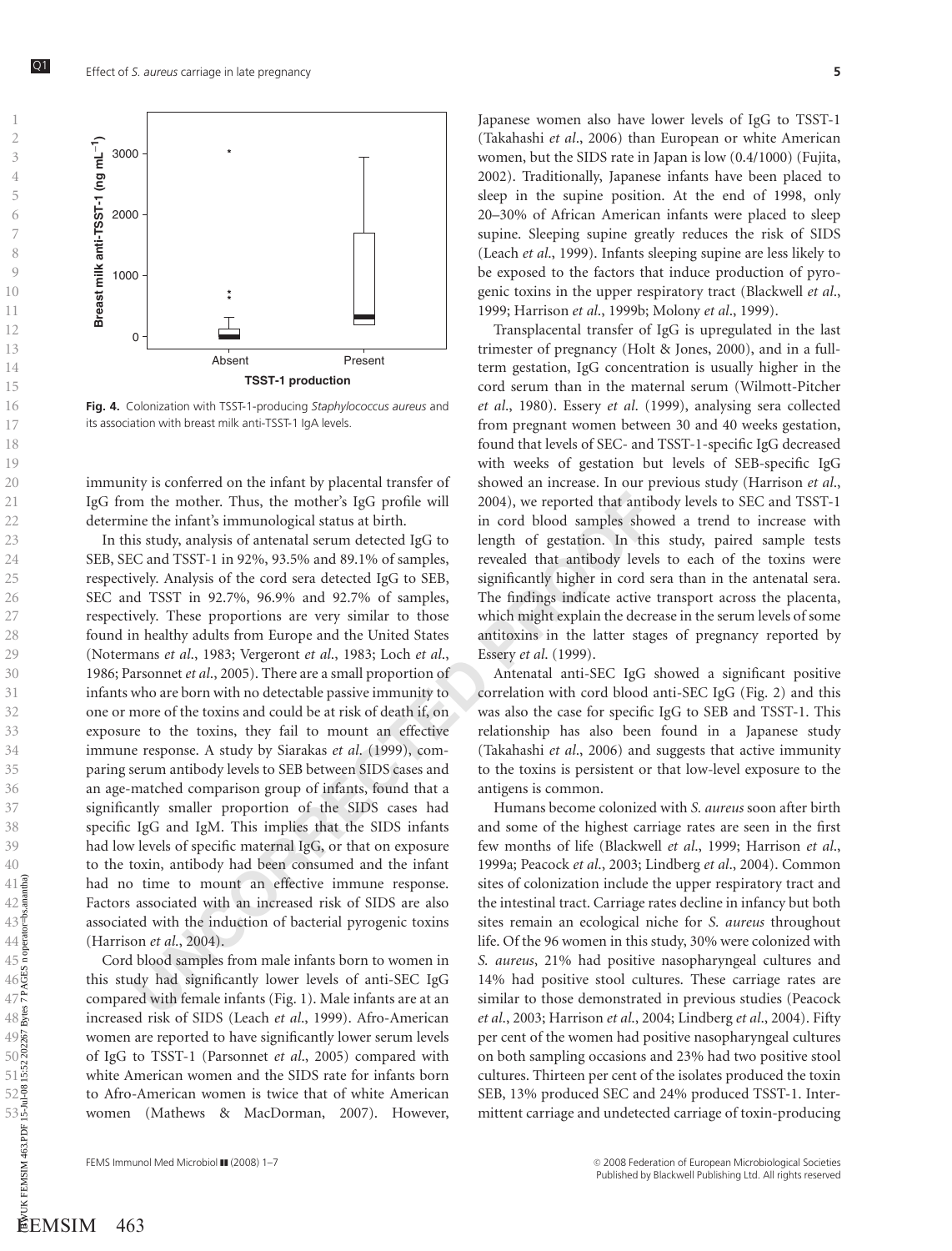S. aureus isolates from other body sites could explain as to why between 89% and 97% of the women have antibodies to one or more of the toxins even though, at any one time, carriage rates are only 30%.

There was a trend for women colonized with S. aureus toxin-producing isolates to have greater levels of antitoxin IgG in cord blood samples compared with women not colonized with a toxin-producing isolate. This relationship reached statistical significance ( $P < 0.05$ ) for SEB.

Levels of passive immunity could be boosted through breast feeding. Women colonized with isolates producing TSST-1 had significantly greater levels of breast milk anti-TSST-1 IgA (Fig. 4,  $P < 0.01$ ) and the same trend was shown for SEC/anti-SEC IgA  $(P < 0.05)$  and SEB/anti-SEB IgA  $(P=0.078)$ . Gordon *et al.* (1999) found that two-thirds of mothers colonized with S . aureus in the nose or throat had milk samples with levels of IgA to the toxins equal to or higher than the mean. There is conflicting evidence regarding the role of breast feeding in SIDS (Ford et al., 1993; Fleming et al., 1996) but some epidemiological studies report a protective, independent effect (Ford et al., 1993; Alm et al., 2002). Further is the control of the control of the control of the control of the control of the control of the control of the control of the control of the control of the control of the control of the control of the control of

17 and 2,002).<br>
In an conclusion, carriage of a *S. aureus* toxin-producing<br>
the R. Taylor B), This Michell<br>
18 cold RP, Taylor B), Michell<br>
18 coldine). The small IB, barry DM,<br>
In conclusion, carriage of a *S. aureus* to In conclusion, carriage of a S. aureus toxin-producing isolate in the later stages of pregnancy triggers the production of specific IgG and IgA, which in turn provides protection for the infant in the first few months of life. Experimental research is being carried out on the development of vaccines that induce IgG to the staphylococcal pyrogenic toxins (Cui et al., 2005; Hu et al., 2005; Narita et al., 2008). Vaccination of pregnant women may be possible in the future and prevent infants being born with little or no passive immunity to the toxins.

## Acknowledgements

This work was supported by a grant from the Peter Boizot Trust. We are grateful to the families who participated in this study, to Sandra Lively, Parentcraft Sister, for her help with recruitment and to the midwives for collection of cord blood samples.

# References

- Alm B, Wennergen G, Norvenius SG, Skærven R, Lagercrantz H, Helweg-Larsen K & Irgens LM (2002) Breast feeding and the sudden infant death syndrome in Scandanavia, 1992–95. Arch Dis Child 86: 400–402.
- Al Madani O, Gordon AE, Weir DM, Raza MW, Busuttil A & Blackwell CC (1999) Pyrogenic toxins of Staphylococcus aureus in sudden unexpected nocturnal deaths in adults and older children: factors influencing the control of inflammatory responses to toxic shock syndrome toxins. FEMS Immunol Med Microbiol 25: 207–219.
- Blackwell CC, Mackenzie DAC, James VS, Elton RA, Zorgani AA, Weir DM & Busuttil A (1999) Toxigenic bacteria and sudden infant death syndrome (SIDS): nasopharyngeal flora during the first year of life. FEMS Immunol Med Microbiol 25: 51–55.
- Cui JC, Hu DL, Lin YC, Qian AD & Nakane A (2005) Immunization with glutathione S-transferase and mutant toxic shock syndrome toxin 1 fusion protein protects against Staphylococcus aureus infection. FEMS Immunol Med Micrbiol 45: 45–51.
- Essery SD, Raza MW, Zorgani A, MacKenzie DAC, James VS, Weir DM, Busuttil A, Hallam N & Blackwell C (1999) The protective effect of immunisation against diphtheria, pertussis and tetanus (DPT) in relation to sudden infant death syndrome. FEMS Immunol Med Microbiol 25: 183–192.
- Fleming PJ, Blair PS, Bacon C, Bensley D, Smith I, Taylor E, Berry J, Golding J & Tripp J (1996) Environment of infants during sleep and risk of the sudden infant death syndrome: results of 1993–5 case–control study for confidential inquiry into stillbirths and deaths in infancy. Confidential enquiry into stillbirths and deaths regional coordinators and researchers. Br Med 1313: 191-195.
- Ford RP, Taylor BJ, Mitchell EA, Enright SA, Stewart AW, Scragg R, Hassall IB, Barry DM, Allen EM & Roberts PA (1993) Breast feeding and the risk of sudden infant death syndrome. Int J Epidemiol 22: 51–59.
- Fujita T (2002) Sudden infant death syndrome in Japan 1995–1998. Forensic Sci Int 130S: S71–S77.
- Gordon AE, Saadi AT, MacKenzie DAC, Molony N, James VS, Weir DM, Busuttil A & Blackwell CC (1999) The protective effect of breast feeding in relation to sudden infant death syndrome (SIDS): III. Detection of IgA antibodies in human milk that bind to bacterial toxins implicated in SIDS. FEMS Immunol Med Microbiol 25: 175–182.
- Harrison LM, Morris JA, Telford DR, Brown SM & Jones K (1999a) The nasopharyngeal flora in infancy: effects of age, gender, season, viral upper respiratory-tract infection and sleeping position. FEMS Immunol Med Microbiol 25: 19–28.
- Harrison LM, Morris JA, Telford DR, Brown SM & Jones K (1999b) Sleeping position in infants over 6 months of age: implications for theories of sudden infant death syndrome. FEMS Immunol Med Microbiol 25: 29–35.
- Harrison LM, Morris JA, Bishop LA, Lauder RM, Taylor CA & Telford DR (2004) Detection of specific antibodies in cord blood, infant and maternal saliva and breast milk to staphylococcal toxins implicated in sudden infant death syndrome (SIDS). FEMS Immunol Med Microbiol 42: 94–104.
- Holt PG & Jones CA (2000) The development of the immune system during pregnancy and early life. Allergy 55: 688–697.
- Hu DL, Cui JC, Omoe K, Sashinami H, Yokomizo Y, Shinagawa K & Nakane A (2005) A mutant of staphylococcal enterotoxin C devoid of bacterial superantigenic activity elicits a Th2 immune response for protection against Staphylococcus aureus . Infect Immun 73: 174–180.
- Leach CEA, Blair PS, Fleming PJ, Smith IJ, Platt MW, Berry PJ & Golding Jthe CESDI SUDI Research Group (1999)

123456789

 $\mathbf{1}$  $\overline{2}$  $\overline{3}$  $\overline{4}$ 5 6  $\overline{7}$ 8  $\overline{Q}$ 

C 2008 Federation of European Microbiological Societies Federation Society FEMS Immunol Med Microbiol III (2008) 1–7<br>Published by Blackwell Publishing Ltd. All rights reserved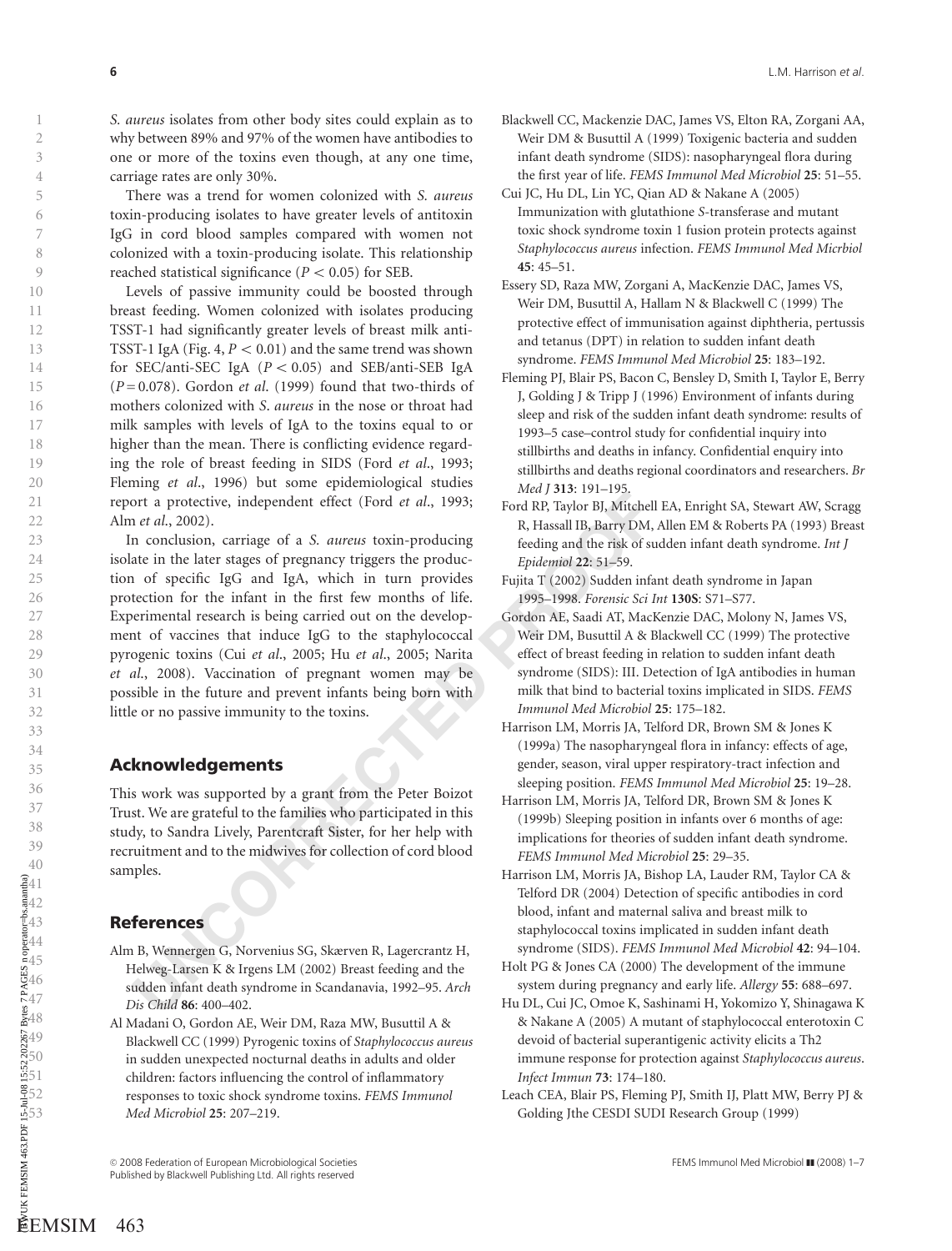Epidemiology of SIDS and explained sudden infant deaths. Pediatrics 140: 143.

- Lindberg E, Adlerberth I, Hesselmar B, Saalman R, Strannegard I, Aberg N & Wold AE (2004) High rate of transfer of Staphylococcus aureus from parental skin to infant gut flora. J Clin Microbiol 42: 530–534.
- Loch EG, Crass BA & Bergdoll MS (1986) Staphylococcus aureus–toxic shock syndrome toxin-1 antibody titres in serum of German women. Arch Gynecol 237: 229–233.
- Malam JE, Carrick GF, Telford DR & Morris JA (1992) Staphylococcal toxins and sudden infant death syndrome. J Clin Pathol 45: 716–721.
- Mathews TJ & MacDorman MF (2007) Infant mortality statistics from the 2004 period linked birth/infant death data set. Natl Vital Stat Rep 55: 25.
- Molony N, Blackwell CC & Busuttil A (1999) The effect of prone posture on nasal temperature in children in relation to induction of staphylococcal toxins implicated in sudden infant death syndrome. FEMS Immunol Med Microbiol 25: 109–113.
- Morris JA (1999) The common bacterial toxins hypothesis of sudden infant death syndrome. FEMS Immunol Med Microbiol 25: 11–17.
- Morris JA, Haran D & Smith A (1987) Hypothesis: common bacterial toxins are a possible cause of the sudden infant death syndrome. Med Hypotheses 22: 211–222.
- Murrell WG, Stewart BJ, O'Neill C, Siarakas S & Kariks S (1993) Enterotoxigenic bacteria in sudden infant death syndrome. J Med Microbiol 39: 507–517.
- 1–17.<br>
1–17. Telford DR, Morris J.A, Highes ISON, Highes ISON, Haran D & Smith A (1987) Hypothesis: common Ducker DB (1989) The naso<br>
16. Haran D & Smith A (1987) The passive common Magnetic strates of the sudden infant de Narita K, Hu D, Tsuji T & Nakane A (2008) Intranasal immunisation of mutant toxic shock syndrome toxin 1 elicits systemic and mucosal immune response against Staphylococcus aureus infection. FEMS Immunol Med Microbiol 52: 389–396.
- Newbould MJ, Malam J, McIllmurray JM, Morris JM, Telford DR & Barson AJ (1989) Immunohistological localisation of

staphylococcal toxic shock syndrome toxin (TSST-1) antigen in sudden infant death syndrome. J Clin Pathol 42: 935–939.

- Notermans S, van Leeuwen WJ, Dufrenne J & Tips PD (1983) Serum antibodies to enterotoxins produced by Staphylococcus aureus with special reference to enterotoxin F and toxic shock syndrome. J Clin Microbiol 18: 1055–1060.
- Parsonnet J, Hansmann A, Delany ML et al. (2005) Prevalence of toxic shock syndrome toxin 1- producing Staphylococcus aureus and the presence of antibodies to this superantigen in menstruating women. J Clin Microbiol 43: 4628–4634.
- Peacock SJ, Justice A, Griffiths D, de Silva GDI, Kantzanou MN, Crook D, Sleeman K & Day NP (2003) Determinants of acquisition and carriage of Staphylococcus aureus in infancy. J Clin Microbiol 41: 5718–5725.
- Siarakas S, Brown AJ & Murrell WG (1999) Immunological evidence for a bacterial toxin aetiology in sudden infant death syndrome. FEMS Immunol Med Microbiol 25: 37–50.
- Takahashi N, Hattori M, Miwa K & Nishida H (2006) Antibodies against superantigenic exotoxins produced by Staphylococcus aureus in sera from mothers and their infants' cord blood. Am J Perinat 23: 413–419.
- Telford DR, Morris J A, Hughes P, Conway AR, Lee S, Barson AJ & Drucker DB (1989) The nasopharyngeal bacterial flora in the sudden infant death syndrome. J Infect 18: 125–130.
- Vergeront JM, Stolz SJ, Crass BA, Nelson DB, Davis JP & Bergdoll MS (1983) Prevalence of serum antibody to staphylococcal enterotoxin F among Wisconsin residents: implications for toxic shock syndrome. J Infect Dis 148: 692–698.
- Wilmott-Pitcher RW, Hindocha P & Wood CB (1980) The placental transfer of IgG subclasses in human pregnancy. Clin Exp Immunol 41: 303–308.
- Zorgani A, Essery SD, Al Madani O et al. (1999) Detection of pyrogenic toxins of Staphylococcus aureus in sudden infant death syndrome. FEMS Immunol Med Microbiol 25: 103–108.